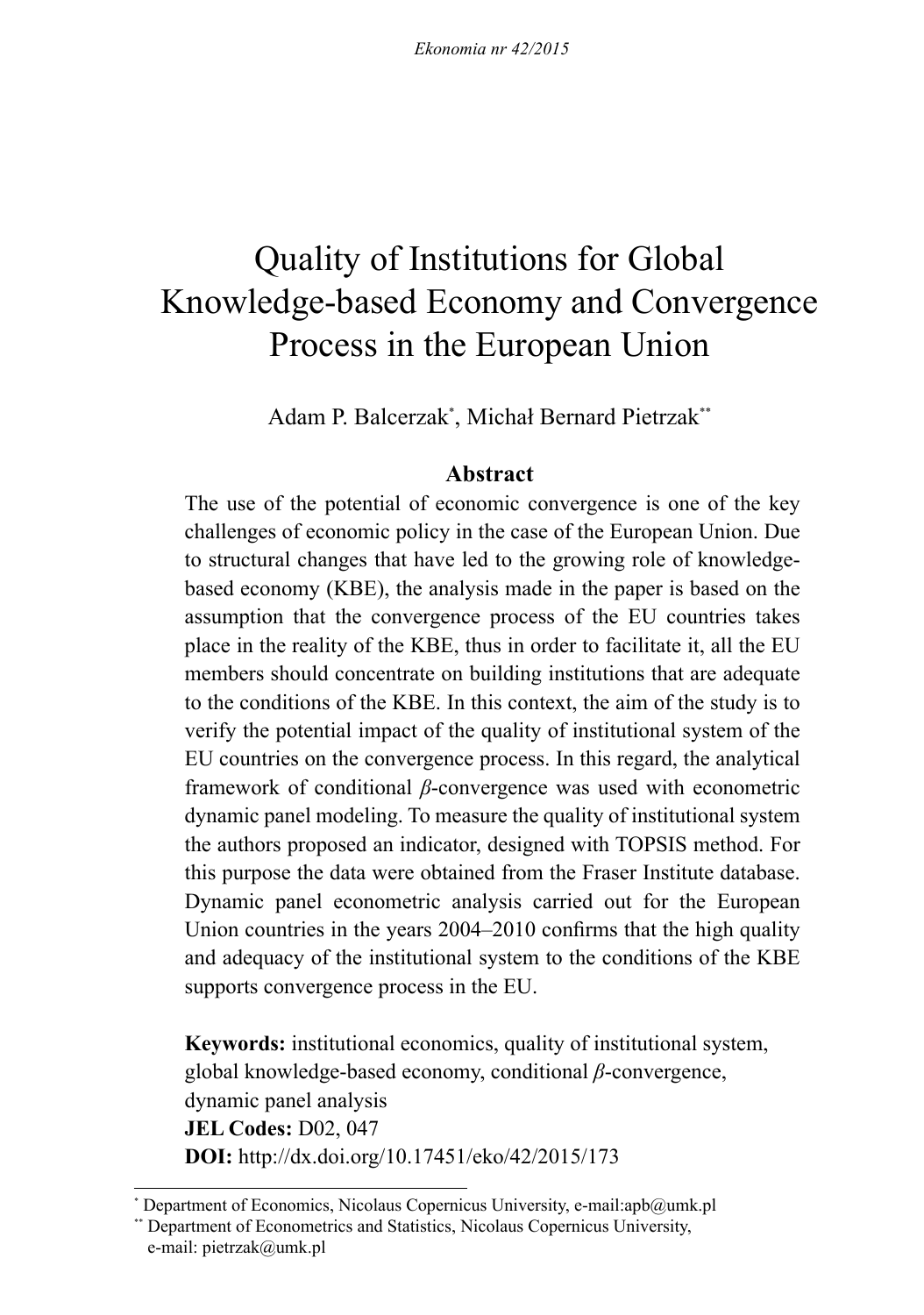### **1. Introduction**

The last two decades were a period of great political and economic change. In this regard the emergence of the concept of knowledge-based economy (KBE) is usually pointed out as one of the most important factors from the perspective of structural evolution of global economy (see OECD 1996; OECD 1999). It has significantly influenced all developed economies both at micro and macro level (see Ciborowski 2014, 57−72; Lechman 2014, 79−106; Balcerzak and Rogalska 2008, 71−87; Balcerzak 2009a, 279−290; 2009b, 95−105). The main characteristics of the KBE is an indication on new main determinants of economic growth in developed economies in comparison to the once typical for industrial economy (Madrak- -Grochowska 2015). Traditionally, the processes of growth were mostly determined by economies of scale with constant returns and the ability to invest in physical capital (Tokarski 1998, 271−291; 2001a, 213−245). However, in developed economies for the last twenty years these factors can only be considered as a necessary condition for maintaining growth. The abundance of traditional factors of production is not any more a sufficient condition for keeping high growth rate, which could be seen in empirical research (OECD 1996, Piątkowski and Bart van Ark 2007, 3−26; Witkowski 2007, 43−60) and has significantly influenced the theory of growth (Welfe 2007, Tokarski 1996, 581−604; 2001b, 213−245).

The experience of developed countries for the last two decades has proved that the ability to use so-called knowledge capital is the necessary condition to maintain high rate of growth. This ability both at micro and macro level strongly depends on effectiveness of regulations and other factors influencing quality of institutions. The institutions' influence the speed of diffusion of new technologies and new ideas in the sphere of organization, production and creation of products, which in the dynamic market process using the Schumpeterian semantics (see Śledzik 2014, 67−77), affects the speed and macroeconomic effectiveness of creative destruction (OECD 2001; Bassanini, Scarpetta and Visco 2000; Balcerzak 2009c, 71−106; 2009d, 711−739). Thus, the aim of the study is to verify the potential impact of the quality of the institutional system for the KBE in the European Union countries on the process of convergence in the years 2004−2010.

The research concerning the determinants of productivity growth in developed countries that have been done for the last two decades pointed to the growing role of institutional factors influencing entrepreneurship and the competitive pressure in a given economy. These factors determine the number of enterprises that are able to achieve technological and organizational breakthroughs, which due to some spillover effects can result in higher total factor productivity growth (Bassanini, Scarpetta and Hemmings 2001; OECD 2000; DeLong and Summers 2001, 29‒59). Thus, based on the empirical research for developed countries and institutional transaction cost theory (Williamson 1985; North 1994; Mokyr 2001,9−14;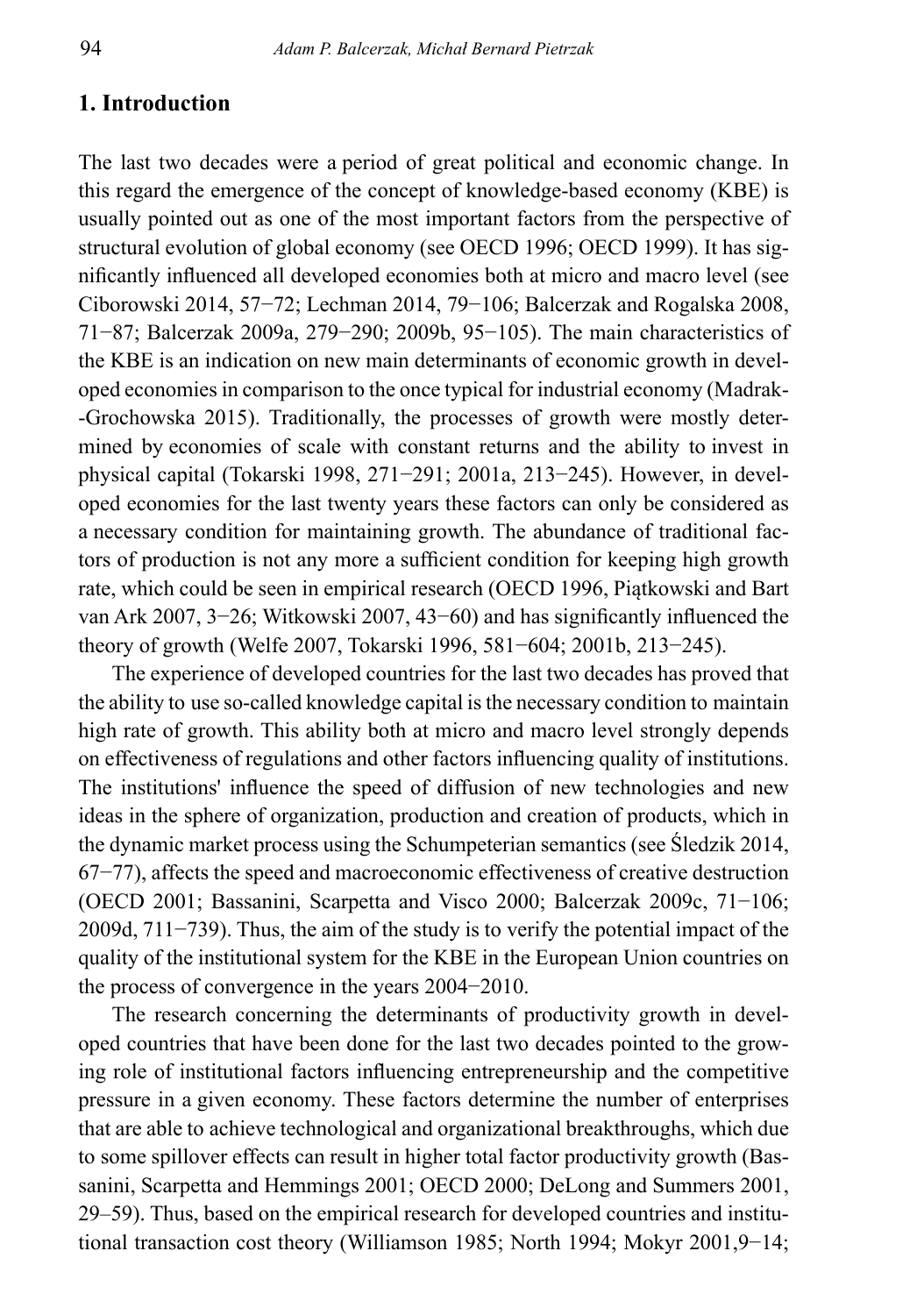Devine 1983, 347−372), it is possible to indicate four aspects of national institutional systems that in the case of the KBE can especially influence rate of productivity changes:

- 1) the effectiveness of regulations aimed at supporting entrepreneurship − a high level of entrepreneurship positively influences supply of new enterprises with high growth potential (see McKinsey Global Institute 2001),
- 2) the effectiveness of juridical system in keeping low level of transaction costs and supporting effectiveness of market mechanism – the elimination of barriers to structural changes and the diffusion of new technologies or organizational changes are all necessary condition for raising the rate of productivity growth (see McKinsey Global Institute 2002a),
- 3) competitive pressure and effectiveness of labour markets − a high level of competitive pressure is conducive to the phenomenon of Schumpeterian creative destruction and increases the rate of diffusion of the most effective technological solutions (see McKinsey Global Institute 2002b),
- 4) financial market institutions as a stimulator of development of enterprises with high growth potential − developed and relatively efficient financial markets are conducive to faster reallocation of capital from industries with low growth potential into new sectors with high development potential (OECD 2001; Balcerzak 2009e, 30−39).

Referring to the World Bank concept of pillars of the KBE these four institutional segments can be treated as the incentive pillar of the KBE (see Chen and Dahlman 2005, 2004, Madrak-Grochowska 2015).

The additional argumentation for selection of the above mentioned segments of national institutional system in the context of utilizing the potential of KBE is presented in Balcerzak and Pietrzak (2015a; 2015b; 2014) and Balcerzak (2015, 51−63).

Based on the above mentioned arguments it is obvious that the quality of institutions for KBE is a multidimensional phenomenon (see also Olczyk 2014, 21−43; Kuc 2012a, 5−23, 2012b, 5−19, Balcerzak 2011, 456−466). As a result in order to measure it TOPSIS method is applied. Based on the method it is possible to obtain the measure of development describing every aspect of the studied phenomenon by estimating its proximity to the positive ideal solution (for example maximum value of the variable) and its distance from negative ideal solution (for example minimum value of the variable). The final value of the aggregate measure is calculated as the arithmetic mean of the indicators obtained for all aspects under consideration. The formal presentation of the TOPSIS method applied in the research is available in Balcerzak and Pietrzak (2014; 2015c, 71−91).

The empirical research was done for the years 2004−2010. The short period of the analysis should be treated as a significant weakness of the research. However,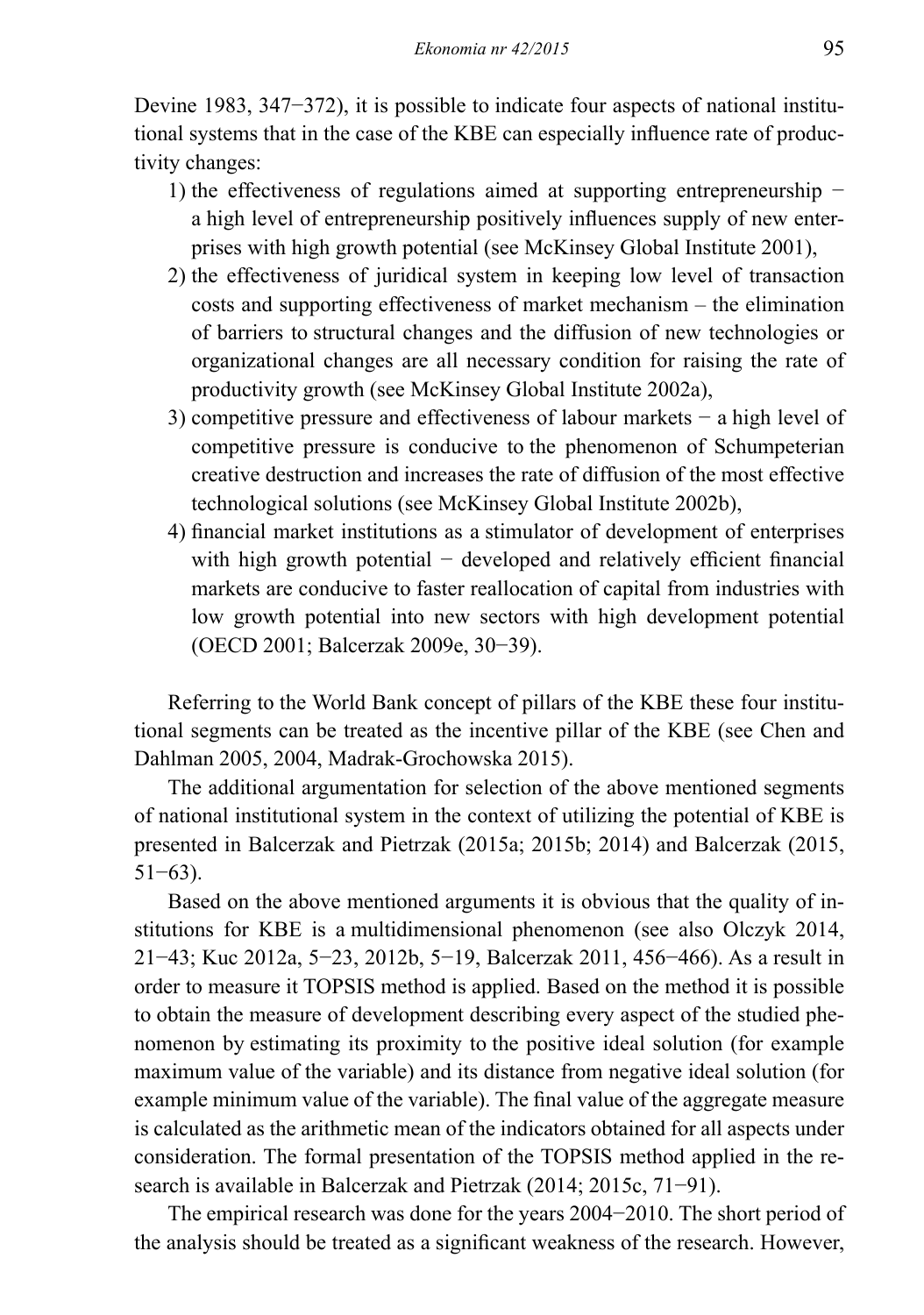in spite of this fact the year 2004 was chosen deliberately, as it is the year of the biggest enlargement of European Union, which can be treated as one of the most important institutional changes in Europe. The year 2010 was the last year with data available for all four institutional segments. The analysis of quality of institutions for the KBE was done for 24 EU countries. Due to unavailability of data for Luxemburg, Malta and Cyprus they were excluded from the research. Croatia was also excluded from the analysis as it joined EU only in 2013. In order to utilize the comparable data on difficult to measure institutional factors, which is additionally is prepared with a uniform methodology, the data from Fraser Institute database created for the Economic Freedom of the World reports were utilized. A set of potential variables describing four institutional segments, influencing the economy's ability to utilize potential of the KBE, is presented in Table 1.

**Table 1. The potential variables concerning quality of institutions from the perspective of KBE potential used for TOPSIS analysis**

| $Y_1$ – formal regulations influencing entrepreneurship                             |
|-------------------------------------------------------------------------------------|
| $X_1^1$ – Administrative requirements for entrepreneurs                             |
| $X_2^1$ – Bureaucracy costs for entrepreneurs                                       |
| $X_3^1$ – The cost of starting a business                                           |
| $X_4^1$ – Extra payments/bribes/favouritism                                         |
| $X_5^1$ – Licensing restrictions                                                    |
| $Y_2$ – effectiveness of juridical system in keeping low level of transaction costs |
| and supporting effectiveness of market mechanism                                    |
| $X_1^2$ – Tax compliance                                                            |
| $X_2^2$ – Judicial independence                                                     |
| $X_3^2$ – Impartial courts                                                          |
| $X_4^2$ – Protection of property rights                                             |
| $X_5^2$ – Integrity of the legal system                                             |
| $X_6^2$ – Legal enforcement of contracts                                            |
| $\overline{X_7^2}$ - Regulatory restrictions on the sale of real property           |
| $Y_3$ – competitive pressure and effectiveness of labour markets                    |
| $X_1^3$ – Revenue from trade taxes (% of trade sector)                              |
| $X_2^3$ – Mean tariff rate                                                          |
| $X_3^3$ – Standard deviation of tariff rates                                        |
| $X_4^3$ – Non-tariff trade barriers                                                 |
| $X_5^3$ – Compliance costs of importing and exporting                               |
| $X_6^3$ – Regulatory trade barriers                                                 |
| $X_7^3$ – Foreign ownership/investment restrictions                                 |
| $X_8^3$ – Capital controls                                                          |
| $X_9^3$ – Controls of the movement of capital and people                            |
| $X_{10}^3$ – Hiring regulations and minimum wage                                    |
| $X_{11}^3$ – Hiring and firing regulations                                          |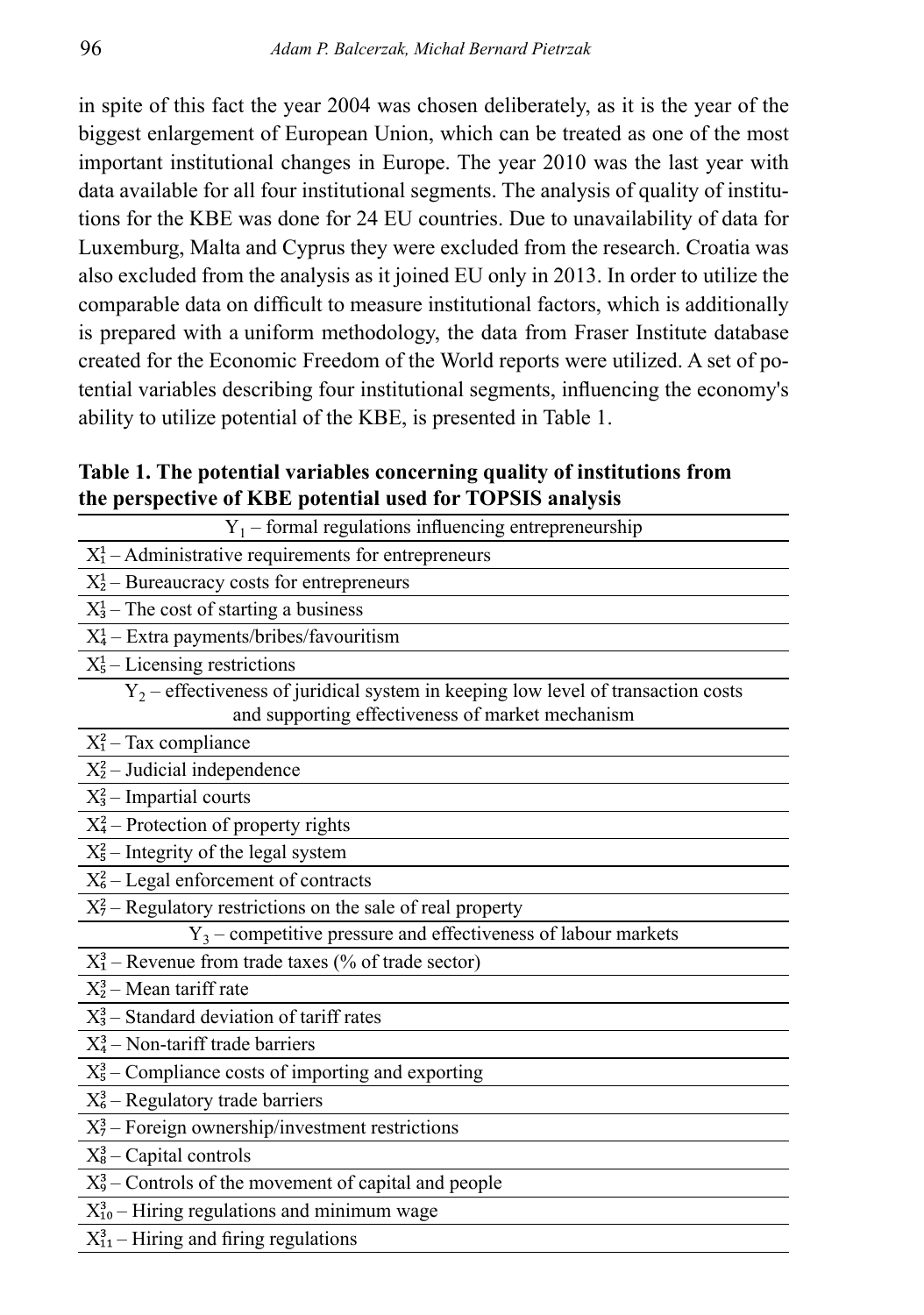| $X_{12}^3$ – Centralized collective bargaining                                            |
|-------------------------------------------------------------------------------------------|
| $X_{13}^3$ – Hours Regulations                                                            |
| $X_{14}^3$ – Mandated cost of worker dismissal                                            |
| $Y_4$ – financial markets institutions as a stimulator of development of enterprises with |
| high growth potential                                                                     |
| $X_1^4$ – Ownership of banks                                                              |
| $X_2^4$ – Private sector credit                                                           |
| $X_3^4$ – Interest rate controls/negative real interest rates                             |

Source: own work.

Based on the information quality criteria for potential diagnostic variables that should be implemented in multivariate analysis, relating to the minimum level of accepted variation (it was assumed that coefficient of variation in the case of potential variables should at least should fulfill criterion  $V>0.2$ ), the potential variables:  $X_5^1$ ,  $X_4^2$ ,  $X_5^2$ ,  $X_7^3$ ,  $X_3^3$ ,  $X_3^3$ ,  $X_4^3$ ,  $X_5^4$  were eliminated. At the next stage the remaining diagnostic variables were normalized with classic standardization formula. Then a positive and negative ideal solution with maximum and minimum values respectively for all variables in the years 2004−2010 were set. Thus, a constant positive and negative ideal solutions for the analyzed years were set (see more Balcerzak, Pietrzak 2014). This is a condition for obtaining the time series that can be considered as an input data for future econometric research. Finally, with the application of the Euclidean metric a distance from positive to negative ideal solution for each of the four aspects was estimated. This enabled the calculation of partial taxonomic measures of development for the aspects. In the end, the value of an aggregate taxonomic measure of development (TMD) for all the four aspects altogether was evaluated. It was an arithmetic average based on the four previously calculated partial measures. The results are presented in Table 2. The data for replication of the described procedure is available in Balcerzak and Pietrzak (2014).

| 2004               |            | 2010           |       |
|--------------------|------------|----------------|-------|
| Country            | <b>TMD</b> | Country        | TMD   |
| Denmark            | 0,846      | Denmark        | 0,874 |
| Finland            | 0,828      | Finland        | 0,827 |
| <b>Netherlands</b> | 0,755      | Sweden         | 0,799 |
| Sweden             | 0,741      | Netherlands    | 0,783 |
| Ireland            | 0,740      | United Kingdom | 0,752 |
| United Kingdom     | 0,737      | Ireland        | 0,752 |
| Austria            | 0,694      | Estonia        | 0,653 |

**Table 2. The values of taxonomic measure of development for quality of institutions for the KBE in the year 2004 and 2010**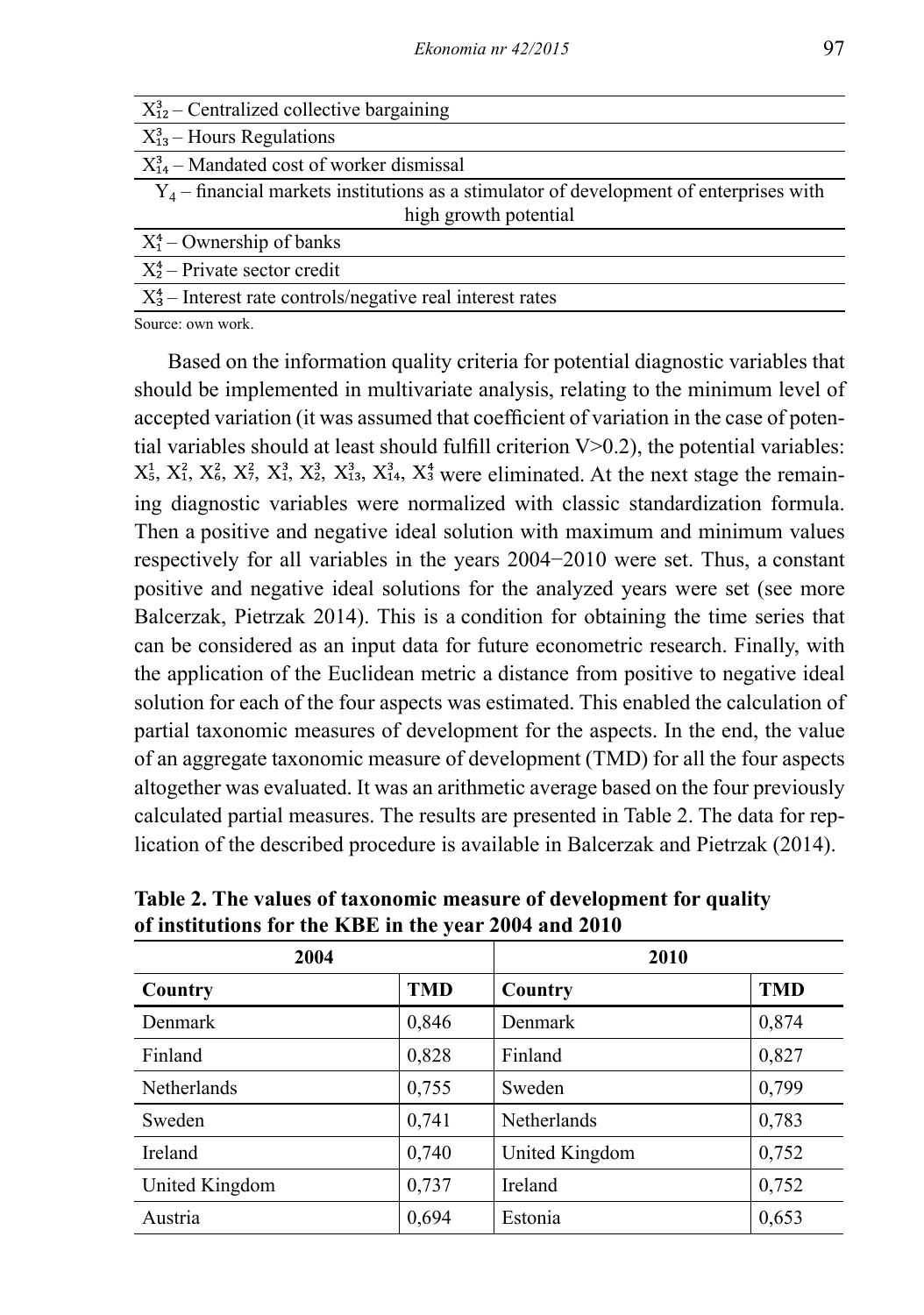| 2004           |            | 2010           |            |
|----------------|------------|----------------|------------|
| Country        | <b>TMD</b> | Country        | <b>TMD</b> |
| Belgium        | 0,625      | France         | 0,645      |
| France         | 0,604      | Belgium        | 0,644      |
| Germany        | 0,596      | Austria        | 0,633      |
| Estonia        | 0,594      | Germany        | 0,615      |
| Spain          | 0,543      | Spain          | 0,543      |
| Slovakia       | 0,542      | Slovenia       | 0,517      |
| Lithuania      | 0,500      | Slovakia       | 0,515      |
| Czech Republic | 0,491      | Lithuania      | 0,506      |
| Hungary        | 0,482      | Latvia         | 0,499      |
| Portugal       | 0,482      | Czech Republic | 0,493      |
| Latvia         | 0,477      | Hungary        | 0,480      |
| Slovenia       | 0,476      | Portugal       | 0,469      |
| Italy          | 0,448      | Italy          | 0,452      |
| Bulgaria       | 0,396      | Bulgaria       | 0,429      |
| Greece         | 0,382      | Poland         | 0,426      |
| Poland         | 0,378      | Greece         | 0,384      |
| Romania        | 0,353      | Romania        | 0,377      |

Source: own estimation based on data from Fraser Institute.

### **2. Econometric analysis with the application of** *β***-convergence framework**

The aim of the article is to verify the potential impact of the quality of institutions in the context of the KBE in the European Union countries on the process of convergence. As a result the parameters of the dynamic panel models for the period 2004−2010 were estimated, which enabled identification of *β-convergence* process (Próchiak and Witkowski 2012, 25−58; 2013, 6−26; Lechman 2012, 95−109; Pietrzak 2012, 167−185).

The *β*-convergence process takes place when in a given group of countries in an analyzed period a common level of income per capita is reached within the long term steady state. In the first stage the unconditional *β*-convergence process in the EU countries was verified. The hypothesis of unconditional *β*-convergence is tested by estimating parameters of dynamic panel model given with the equation 2 (Baltagi 1995, 135−155).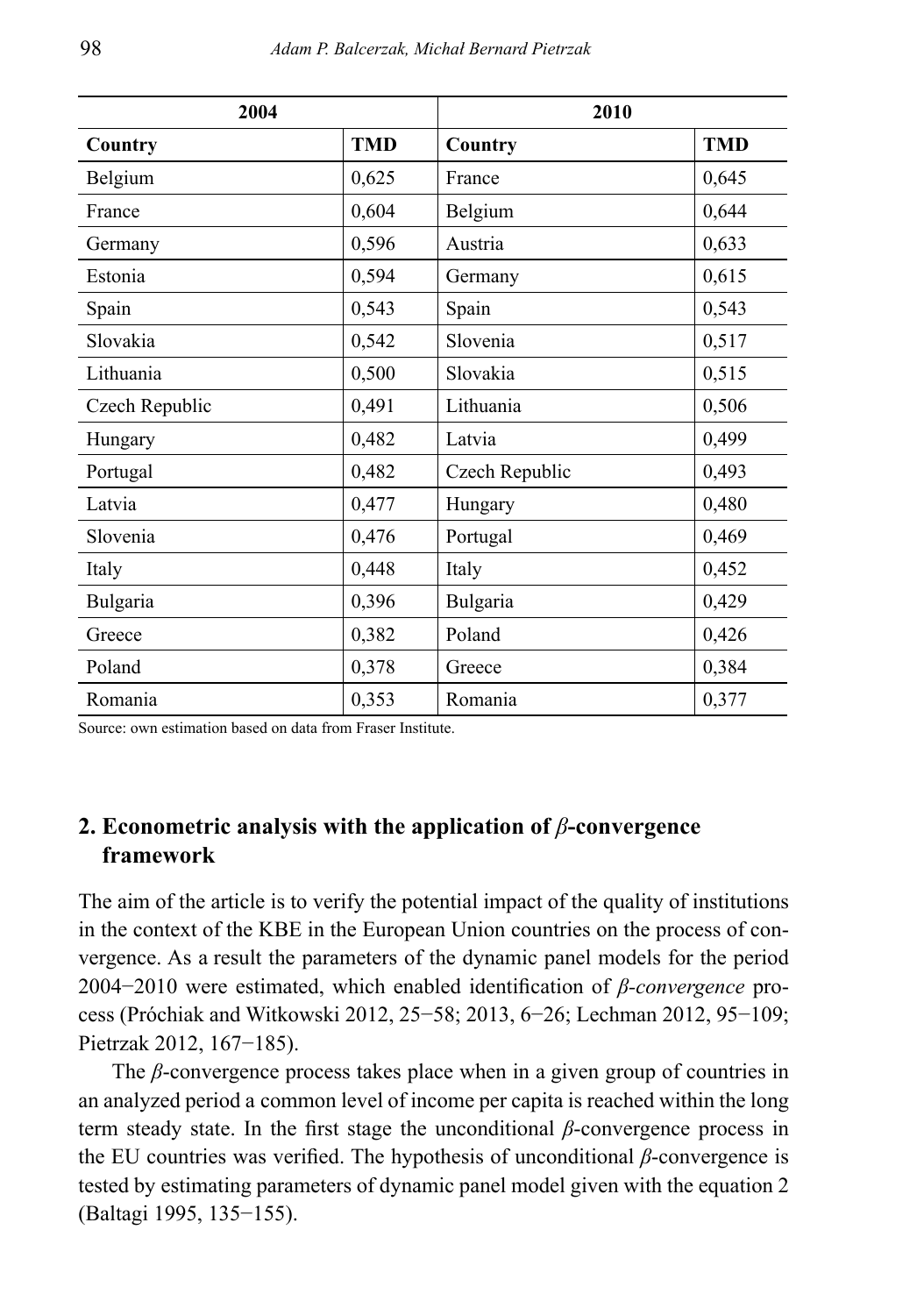$$
\ln(\mathbf{Y}_{it} / \mathbf{Y}_{it-1}) = \beta_0 - \beta_1 \ln \mathbf{Y}_{it-1} + \mathbf{\eta}_i + \varepsilon_{it}
$$
 (1),

$$
\ln Y_{it} = \beta_0 + \gamma \ln Y_{it-1} + \eta_i + \varepsilon_{it}
$$
 (2),

$$
\gamma = (1 - \beta_1) \tag{3}
$$

Where:  $Y_{it}$  is the vector of GDP per capita in purchasing power standards,  $\beta_0$ ,  $\beta_1$ ,  $\gamma$  are the structural parameters of the model,  $\eta_i$  is the vector of individual effects of a panel model,  $\varepsilon_{it}$  is the vector of disturbances. All the variables are determined for i-country in the period t.

In the literature the analysis of convergence is significantly enriched with the concept of conditional *β*-convergence. In that case it is assumed that every country tends to reach his own steady state, which means that the level of income in the steady state for every economy is determined by some fundamental macroeconomic conditions (Mankiw, Romer and Weil 1992, 407−437; Levine and Renelt 1992, 942−963). This means that conditional *β*-convergence is only possible provided that the countries are similar in terms of economic variables that determine the output in the steady state. The hypothesis of conditional *β*-convergence is tested by estimating parameters of dynamic panel model given with the equation 4. In that case, again, the dependent variable was GDP per capita in purchasing power standards. The independent variable is the measure of quality of institutions for the KBE that was obtained as a result of procedure presented in previous section. The quality of institutions for the KBE is treated here as the fundamental macroeconomic factor influencing the development of the European economies. In order to confirm the positive influence of the quality of institutions on convergence process the parameter  $\alpha_1$  should be positive and statistically significant.

$$
\ln \mathbf{Y}_{it} = \beta_0 + \gamma \ln \mathbf{Y}_{it-1} + \alpha_1 \mathbf{X}_{1,it} + \mathbf{\eta}_i + \varepsilon_{it}
$$
(4),

$$
\gamma = (1 - \beta_1) \tag{5}
$$

Where:  $Y_{it}$  is the vector of GDP per capita in purchasing power standards,  $\beta_0$ ,  $\beta_1$ ,  $\alpha_1$ ,  $\gamma$  are the structural parameters of the model,  $\eta_i$  is the vector of individual effects of a panel model,  $\varepsilon_{it}$  is the vector of disturbances. All the variables are determined for i-country in the period t, variable  $X_1$  is the potential variable determining the output in the steady state, here it is TMD of quality of institutions for the KBE. All the variables are determined for i-country in the period t.

In the case of both estimated equations obtaining the statistically significant value of parameter γ fulfilling the condition  $\gamma$  <1, which means that the value of parameter  $\beta_1$  is positive, which positively verifies the hypothesis of unconditional and conditional *β*-convergence for the analyzed countries. The lower the value of γ, the higher positive value of parameter  $\beta_1$ , and the faster the process of convergence. As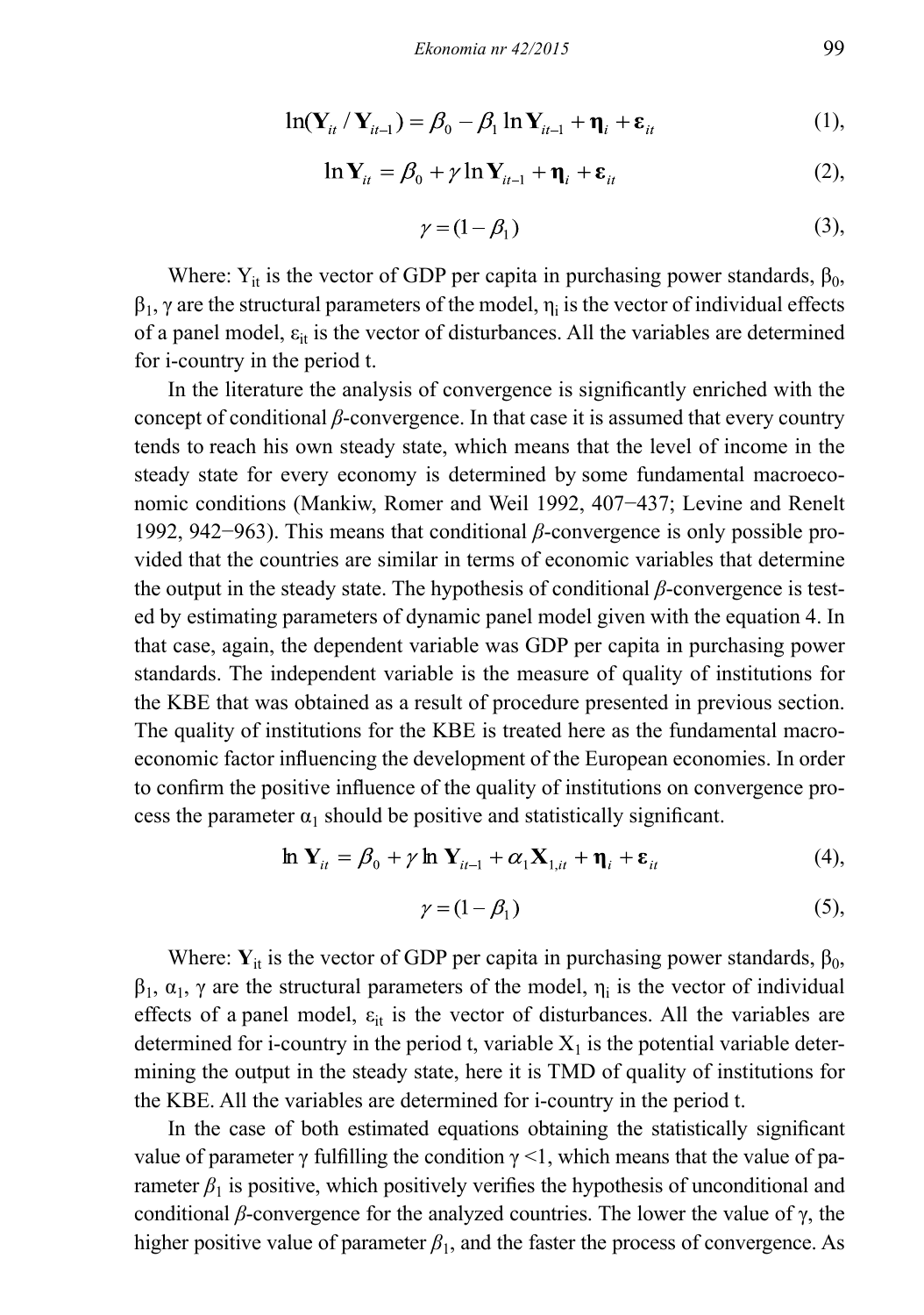a result the value of parameter  $\gamma$  enables estimation of the average annual speed of convergence and the time that is needed for reaching the half of the distance between the starting level of output and the output in the steady state (Barro and Sala-i-Martin 1995). The average speed of convergence is described with the equation 6.

$$
b = -\ln(\gamma)/T, \qquad (6),
$$

and the time that is needed for reaching the half way between the average starting level of GDP and the GDP in the steady state is given with equation (7):

$$
\tau = -\ln(2)/\ln(\gamma). \tag{7}
$$

The convergence models are the examples of dynamic models, as a result of estimating the parameters of the models 2 and 4. The system GMM generalized method of moments estimator was applied (Blundell and Bond 1998, 321−340), which is a development of first-difference GMM estimator (Holtz-Eakin, Newey and Rosen 1988, 1371−1395; Arellano and Bond 1991, 277−297; Ahn and Schmidt 1995, 5–27). The idea of system GMM estimator is a process of estimating of both equations in first differences and equations in levels. The results of two-step estimation with asymptotic standard errors for unconditional *β*-convergence and conditional *β*-convergence are presented respectively in the table 3 and 4. The calculations were made with the application of the GRETL software (version 1.9.7).

**Table 3. The estimated unconditional** *β***-convergence model for the EU countries in the years 2004−2010**

| Parameter        | Parameter estimate | P-value         |
|------------------|--------------------|-----------------|
|                  | 0,80               | $\approx 0.000$ |
| Statistical test |                    |                 |
| Sargan Test      | 23,8               | 0,20            |
| AR(1)            | $-3,15$            | 0,0016          |
| AR(2)            | $-2,62$            | 0,0089          |

Source: own estimation based on Eurostat data.

#### **Table 4. The estimated conditional** *β***-convergence model for the EU countries in the years 2004−2010**

| Parameter        | Parameter estimate | P-value         |
|------------------|--------------------|-----------------|
| $\gamma$         | 0,77               | $\approx 0.000$ |
| $\alpha_1$       | 0,42               | $\approx 0.000$ |
| Statistical test |                    |                 |
| Sargan Test      | 22,7               | 0,28            |
| AR(1)            | $-2,86$            | 0,004           |
| AR(2)            | $-2,63$            | 0,008           |

Source: own estimation based on Eurostat data.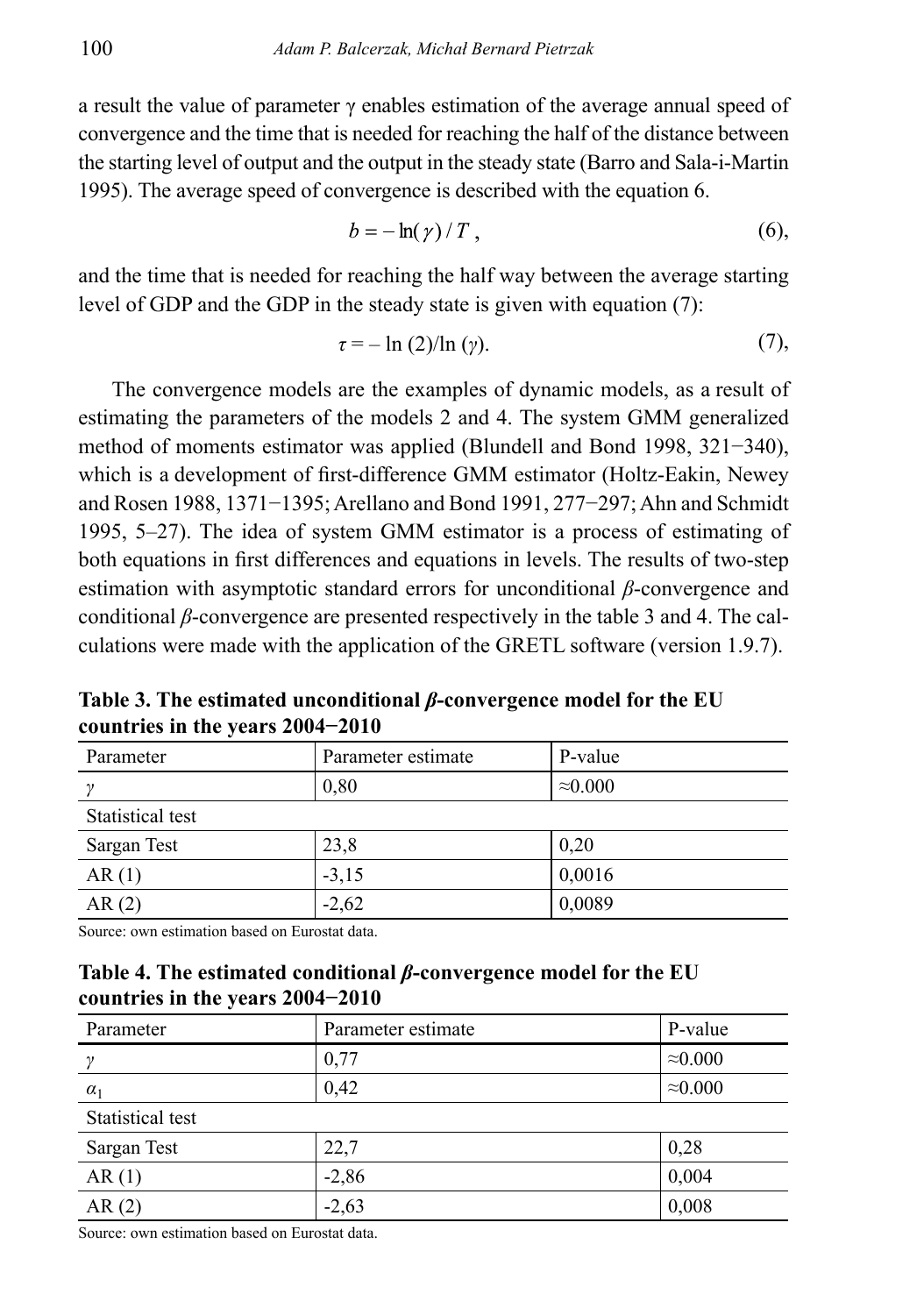The Sargant test enables testing of over-identifying restrictions (Blundell, Bond and Windmeijer 2000, 53−91). In the case of both models the obtained statistics of the test are equal to 23.8 and 22.7, thus the null hypothesis that the overidentifying restrictions should be included cannot be rejected.

In the case of both models the serial autocorrelation was tested. For both models the first-order serial correlation was negative and statistically significant. The second-order serial correlation was statically significant too.

The statistic of the test for first-order serial correlation equals -3.15 (model 1) and -2.86 (model 2) – one rejects the null hypothesis that there is no first-order serial correlation in both cases. The statistic of the test for second-order serial correlation equals -2.62 (model 1) and -2.63 (model 2) – hence the null hypothesis of no second-order serial correlation in both models should be rejected (Baltagi 1995, 158). There is a statistically significant negative serial autocorrelation; the conditions for consistent and efficient GMM estimator are not fulfilled. As it has been already pointed out, the main reason for this situation can be attributed to relatively short period of the analysis (see Balcerzak, Pietrzak and Rogalska 2014, 389−407).

In the case of both models parameters  $\gamma$  are statistically significant and lower than 1, which enables us to estimate the value of parameter  $\beta_1$  at the level 0.20 for the unconditional *β*-convergence and 0.23 for conditional *β*-convergence. Thus in both cases the hypothesis of *β*-convergence is verified.

The average annual speed of convergence equals 22% of the distance (model 1) and 26% (model 2) of the distance provided similar level of quality of institutions. It means that the time needed for reaching the half way between average starting output and the output in the steady state is 3.10 years for the first model and 2.65 years for the second model. These values additionally confirm that the period of the analysis is relatively short, it can be expected that in the case of longer period of the analysis this speed would be lower.

In the case of conditional  $\beta$ -convergence model the parameter  $\alpha_1$  is statistically significant. It means that variable  $X_1$  significantly determine the convergence process for analyzed EU countries. The positive estimate of the parameter  $\alpha_1$  suggests positive influence of quality of institutions in the context of the KBE on convergence process. Additionally, when one compares the speed of unconditional and conditional *β*-convergence, it can be seen that the quality of institutions for the KBE can increase the convergence speed. However, it must be remembered that the estimated speed of convergence for model 2 is only conditional. It means that only with provided the unified quality of institutions for KBE for all the analyzed countries, it is possible to obtain the estimated speed of convergence process.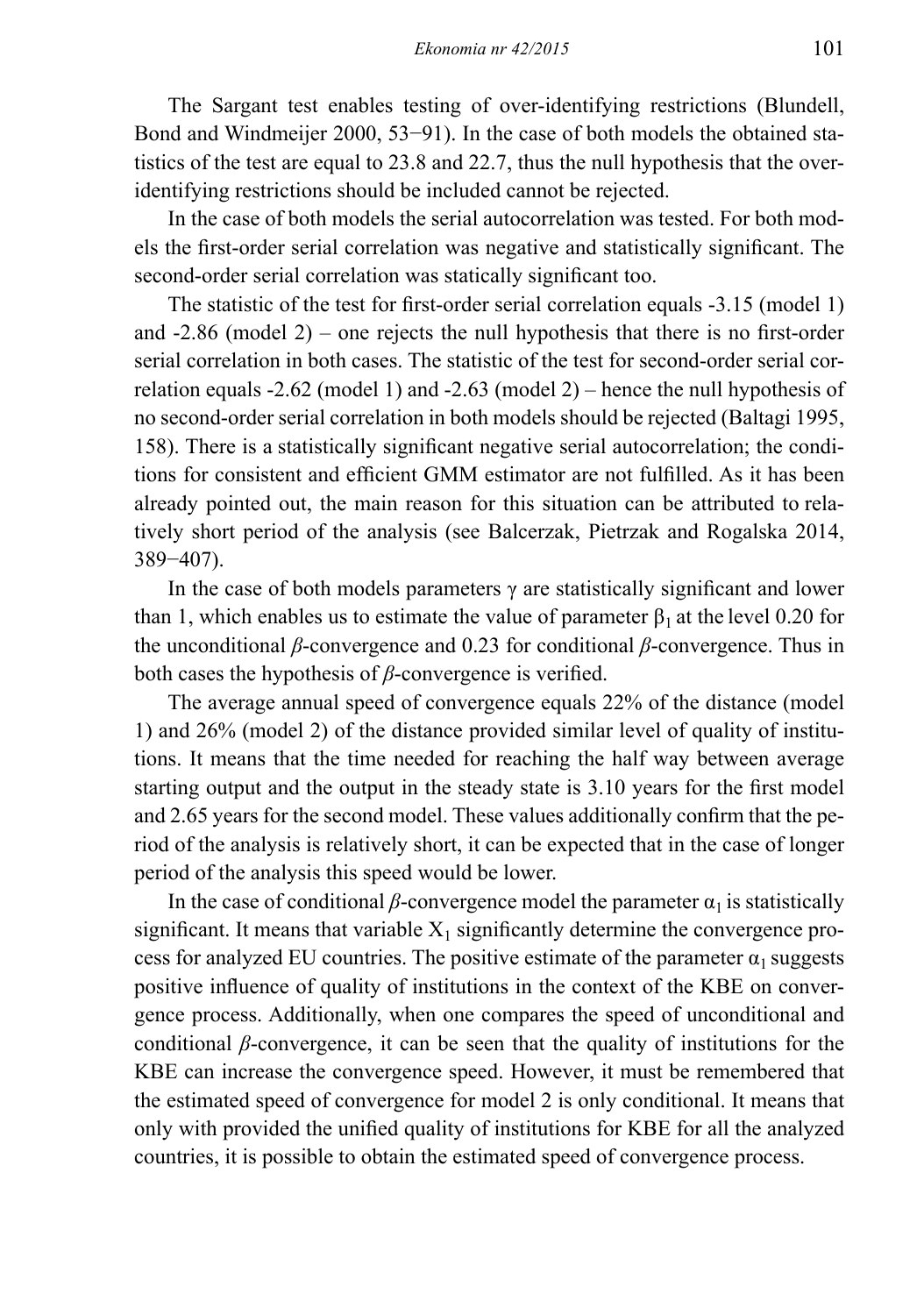### **3. Conclusions**

The research conducted in the article was based on the assumption that the European countries aiming at reducing their development gap must improve quality of their institutions. Then in the case of relatively developed economies of the European Union the condition for achieving high quality of institutions is their adequacy to the KBE. As a result the aim of the analysis was to verify the potential impact of the quality of institutional system for the KBE in the European Union countries on the process of convergence.

Dynamic panel econometric analysis carried out in the years 2004−2010 confirms that the quality and adequacy of the institutional system to the conditions of the KBE support convergence process in case of the European economies.

The analysis of quality of institutions was based on the institutional perspective, precisely speaking the transaction cost theory framework. As a result, from the methodological point of view, it can be seen that the qualitative approach of New Institutional Economics and quantitative perspective of mainstream economics should be treated as complementary.

From the perspective of policy supporting cohesion and stability of the European economies, thus forming the guidelines for regulatory changes, it can be said that the reforms adjusting formal institutions to the conditions of the KBE should be treated as a priority. This is especially important in the case of new member states of the EU that on average, with the exception of Estonia, are characterized by relatively low quality of institutions for the KBE. The institutional reforms should lead to reducing the transaction costs for enterprises able to implement technological and organizational changes, which in the process of Schumpeterian creative destruction can result in higher total factor productivity. The improvement of quality of institutions for KBE can help to increase the speed of convergence process in Europe, and thus to improve the global competitiveness of European economy as a whole.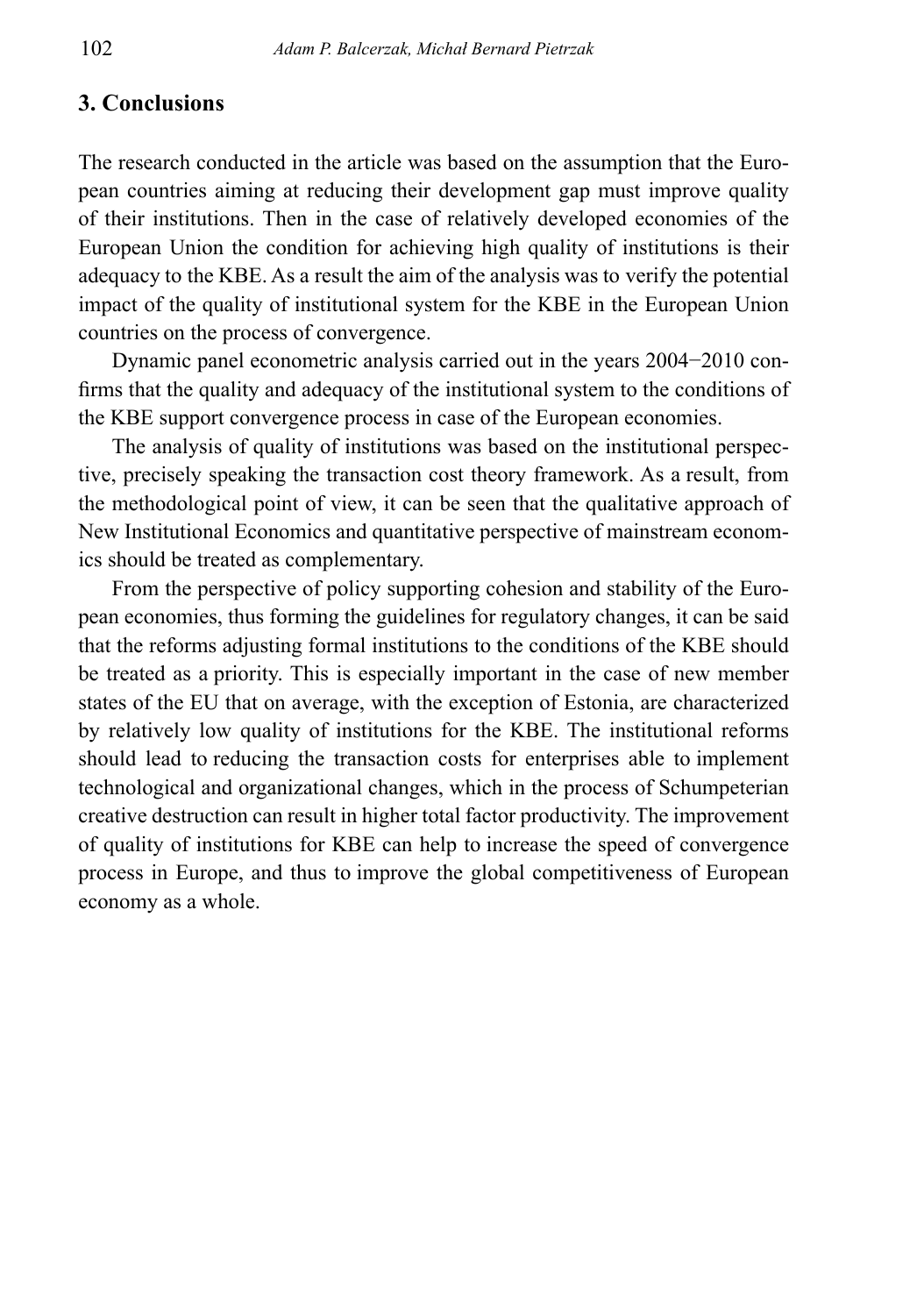# **References**

- Ahn, Seung C. and Peter Schmidt. 1995. "Efficient Estimation of Models for Dynamic Panel Data." *Journal of Econometrics* 68(1): 5–27.
- Arellano, Manuel and Stephen Bond. 1991. "Some tests of specification for panel data: Monte Carlo evidence and an application to employment equation." *Review of Economic Studies* 58(2): 277−297.
- Balcerzak, Adam P. 2009a. ..Limitations of the National Economic Policy in the Face of Globalization Process." *Olsztyn Economic Journal* 4(2): 279−290.
- Balcerzak, Adam P. 2009b. "Monetary policy under conditions of NAIRU 'flattening'." *Olsztyn Economic Journal* 4(1): 95−105.
- Balcerzak, Adam P. 2009c. "Wpływ działalności regulacyjnej państwa w obszarze kreowania ładu konkurencyjnego na rozwój nowej gospodarki". In: *Aktywność regulacyjna państwa a potencjał rozwojowy gospodarki*, eds. Adam P. Balcerzak and Michał Moszyński, 71−106. Toruń: Polskie Towarzystwo Ekonomiczne Oddział w Toruniu.
- Balcerzak, Adam P. 2009d. "Efektywność systemu instytucjonalnego a potencjał gospodarki opartej na wiedzy." *Ekonomista* 6: 711−739.
- Balcerzak, Adam P. 2009e. "Structure of Financial Systems and Development
- of Innovative Enterprises with High Grow Potential." In: *Global Challenges and Politics of the European Union – Consequences for the "New Member States"*, eds. M. Piotrowska, L. Kurowski, *Prace Naukowe Uniwersytetu Ekonomicznego we Wrocławiu* 59: 30−39.
- Balcerzak, Adam P. 2011. "Taksonomiczna analiza jakości kapitału ludzkiego w Unii Europejskiej w latach 2002−2008". *Prace Naukowe Uniwersytetu Ekonomicznego we Wrocławiu. Taksonomia 18 Klasyfikacja i analiza danych – teoria i zastosowania* 176: 456−467.
- Balcerzak, Adam P. 2015. "Wielowymiarowa analiza efektywności instytucjonalnej w krajach Europy Środkowo-Wschodniej w relacji do standardów OECD." *Optimum. Studia Ekonomiczne* 1(74): 51−63.
- Balcerzak, Adam P. and Michał Bernard Pietrzak. 2014. "Are New EU Member States Improving Their Institutional Effectiveness for Global Knowledgebased Economy? TOPSIS Analysis for the Years 2000–2010." Institute of Economic Research Working Papers 16/2014, http://econpapers.repec.org/ paper/peswpaper/2014\_3ano16.htm.
- Balcerzak, Adam P. and Michał Pietrzak. 2015a. "Efektywność instytucjonalna krajów Unii Europejskiej w kontekście globalnej gospodarki opartej na wiedzy." *Ekonomista* (forthcoming).
- Balcerzak, Adam P. and Michał Pietrzak. 2015b. "Human Development and Quality of Institutions in Highly Developed Countries." Institute of Economic Research Working Papers No 156/2015. Retrieved form RePEC EconPapers: http://econpapers.repec.org/paper/peswpaper/2015\_3ano156.htm.
- Balcerzak, Adam P. and Michał Pietrzak. 2015c. "Wpływ efektywności instytucji na jakość życia w Unii Europejskiej. Badanie panelowe dla lat 2004−2010." *Przegląd Statystyczny* 62(1): 71−91.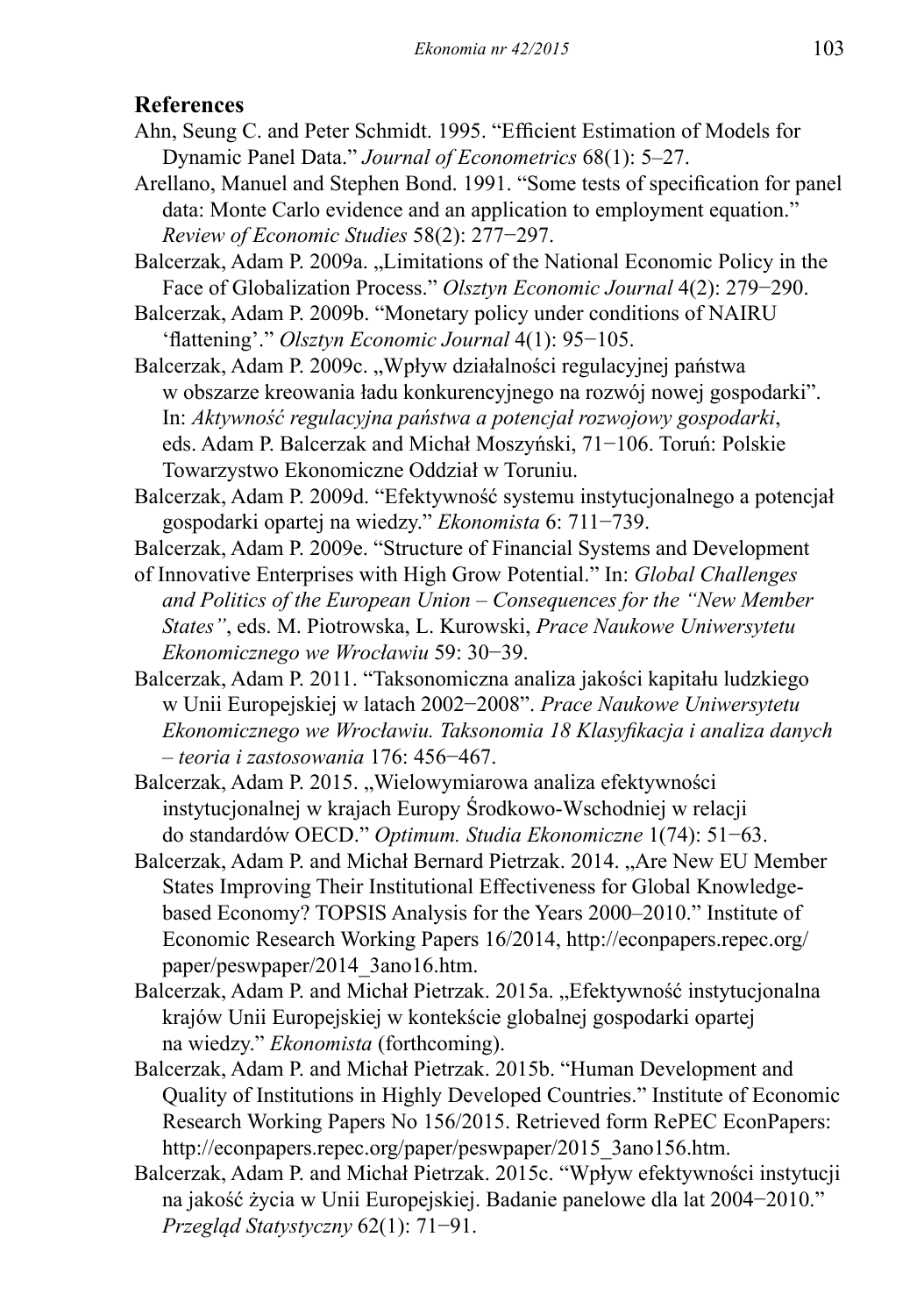- Balcerzak, Adam P., Michał Bernard Pietrzak and Elżbieta Rogalska. 2014. "Niekeynesowskie skutki polityki fiskalnej w krajach strefy euro, ze szczególnym uwzględnieniem wpływu na proces konwergencji gospodarczej." *Przegląd Statystyczny* 61 (4): 389−407.
- Balcerzak, Adam P. and Elżbieta Rogalska. 2008. "Ochrona praw własności intelektualnej w warunkach nowej gospodarki." *Ekonomia i Prawo* 4: 71−87.
- Baltagi, Badi H. 1995. *Econometric analysis of panel data.* Chichester: John Wiley&Sons.
- Barro, Robert J, and Xavier Sala-I-Martin. 1995. *Economic Growth Theory*. Boston: McGraw-Hill.
- Bassanini, Andrea, Stefano Scarpetta and Ignazio Visco. 2000. "Knowledge, Technology and Economic Growth: Recent Evidence from OECD Countries." *OECD Economics Department Working Papers* No. 259, ECO/WKP (2000) 32.
- Bassanini, Andrea, Stefano Scarpetta and Philip Hemmings. 2001. "Economic Growth: The Role of Policies and Institutions. Panel Data Evidence From OECD Countries." OECD Economics Department Working Papers No. 283, ECO/WKP (2001) 9.
- Blundell Richard and Stephen Bond. 1998. "Initial Conditions and Moment Restrictions in Dynamic Panel Data Model". *Econometric Review* 19(3): 321−340.
- Blundell, Richard, Stephen Bond and Frank Windmeijer. 2000. "Estimation in Dynamic Panel Data Models: Improving on the Performance of the Standard GMM estimator". In: *Nonstationary Panels, Panel Cointegration and Dynamic Panels*, ed. B. Baltagi, 53−91. Amsterdam: Elsevier Science.
- Chen, Derek H. C. and Carl. J. Dahlman, 2004. "Knowledge and Development: A Cross-Section Approach." World Bank Policy Research Working Paper No. 3366.
- Chen, Derek H.C. and Carl J. Dahlman. 2005. "The Knowledge Economy, the KAM Methodology and World Bank Operations." World Bank Institute Working Paper No. 37256.
- Ciborowski, Robert. 2014. "Innovation Process Adjusting in Peripheral Regions. The Case of Podlaskie Voivodship." *Equilibrium. Quarterly Journal of Economics and Economic Policy* 9(2): 57−72, http://dx.doi.org/10.12775/ EQUIL.2014.011
- DeLong, Bradford and Lawrence Summers. 2001. "The "New Economy": Background, Historical Perspective, Questions, and Speculations". *Federal Reserve Bank of Kansas City Economic Review* Fourth Quarter: 29−59.
- Devine Warren, 1983. "From Shafts to Wires: Historical Perspective on Electrification." *Journal of Economic History* 43(2): 347−372.
- Holtz-Eakin, Douglas, Whitney Newey and Harvey S. Rosen. 1988. "Estimating vector autoregressions with panel Data". *Econometrica* 56(6): 1371–1395.
- Kuc, Marta. 2012a. "The Use of Taxonomy Methods for Clustering European Union Countries Due to the Standard of Living." *Oeconomia Copernicana*  3(2): 5−23.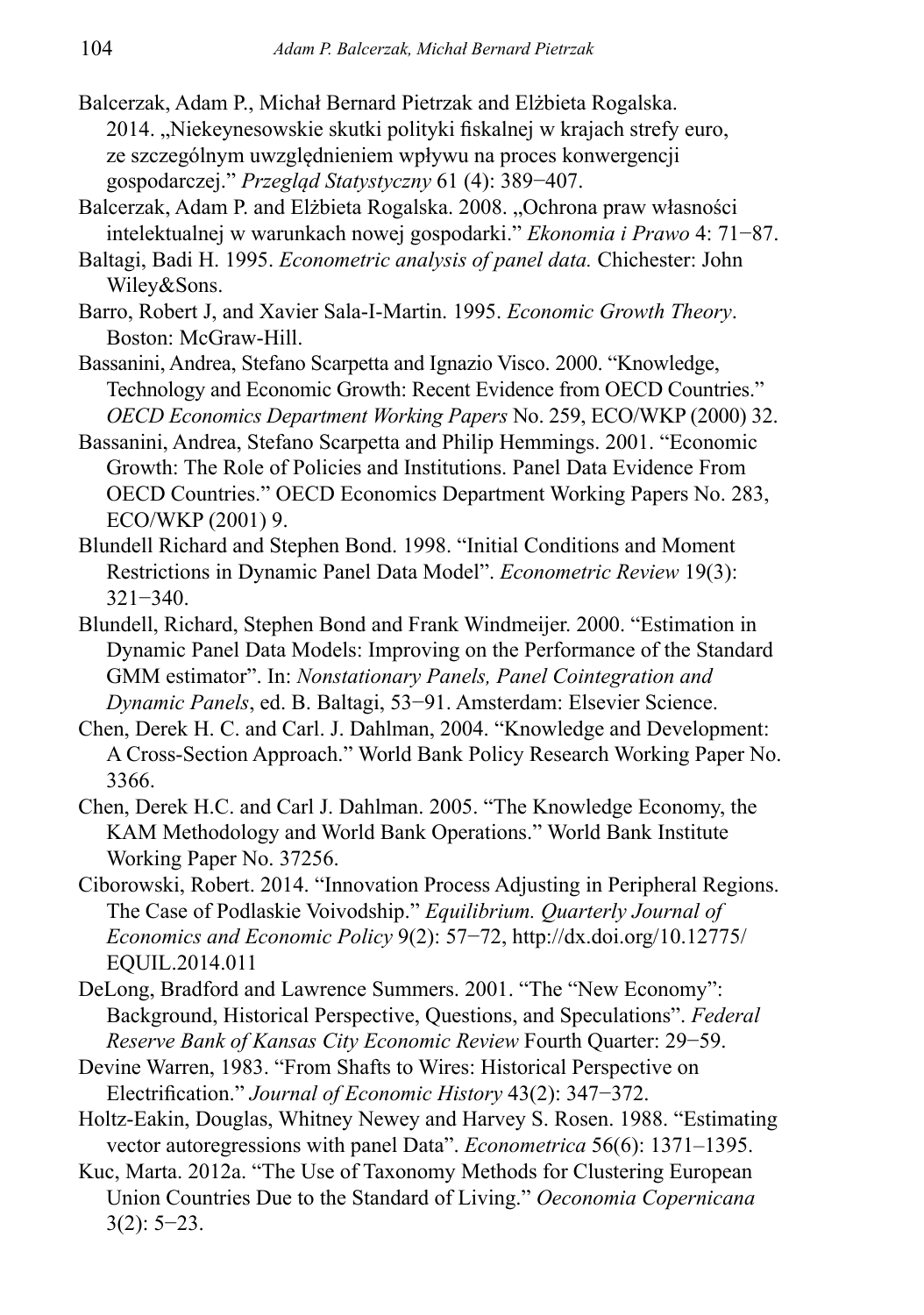- Kuc, Marta. 2012b. "The Implementation of Synthetic Variable for Constructing the Standard of Living Measure in European Union Countries." *Oeconomia Copernicana* 3(3): 5−19.
- Lechman, Ewa. 2012. "Catching-up and Club Convergence From Cross-National Perspective a Statistical Study for the Period 1980–2010." *Equilibrium. Quarterly Journal of Economics and Economic Policy* 7(3): 95−109.
- Lechman, Ewa. 2014. "New Technologies Adoption and Diffusion Patterns in Developing Countries. An Empirical Study for the Period 2000−2011." *Equilibrium. Quarterly Journal of Economics and Economic Policy* 8(4): 79−106, http://dx.doi.org/10.12775/EQUIL.2013.028.
- Levine, Ross and David Renelt. 1992. "A Sensitivity Analysis of Cross-country Growth Regressions". *American Economic Review* 82(4): 942−963.
- Madrak-Grochowska, Małgorzata 2015. "The Knowledge-based Economy as a Stage in the Development of the Economy." *Oeconomia Copernicana* 6(2).
- Madrak-Grochowska, Małgorzata. 2015. "The information infrastructure of knowledge-based economies in the years 1995−2010." *Ekonomia i Prawo. Economics and Law*, 14(4) (forthcoming).
- Mankiw, Gregory N, David Romer and David N. Weil. 1992. "A Contribution to the Empirics of Economic Growth." *Quarterly Journal of Economics* 107(2): 407−437.
- McKinsey Global Institute. 2001. *US Productivity Growth 1995−2000. Understanding the Contribution of Information Technology Relative to Other Factors*. Washington D.C.–San Franciso: McKinsey Global Institute.
- McKinsey Global Institute. 2002a. *How IT Enables Productivity Growth. The US Experience Across Three Sectors in the* 1990s. San Francisco: McKinsey Global Institute, High Tech Practice, Business Technology Office.
- McKinsey Global Institute. 2002b. *Reaching Higher Productivity Growth in France and Germany*. Washington D.C.–San Franciso: McKinsey Global Institute.
- Mokyr, Joel, 2001. "Economic History and the New Economy." *Business Economics* 36(2): 9−14.
- North, Douglas C. 1994. "Institutions and Productivity In History". *Economic History* 9411003, EconWPA.
- OECD. 1996. *The Knowledge-Based Economy*. Paris: OECD.
- OECD. 1999. *The Knowledge-based Economy. A Set of Facts and Figures*. Paris: OECD.
- OECD. 2000. *A New Economy: The Changing Role of Information Technology in Growth*, Paris: OECD.
- OECD. 2001. *The New Economy. Beyond the Hype*. Paris: OECD.

Olczyk, Magdalena. 2014. "Structural Heterogeneity Between EU15 and 12 New EU Members – the Obstacle to Lisbon Strategy Implementation? " *Equilibrium. Quarterly Journal of Economics and Economic Policy* 9(3): 21−43.